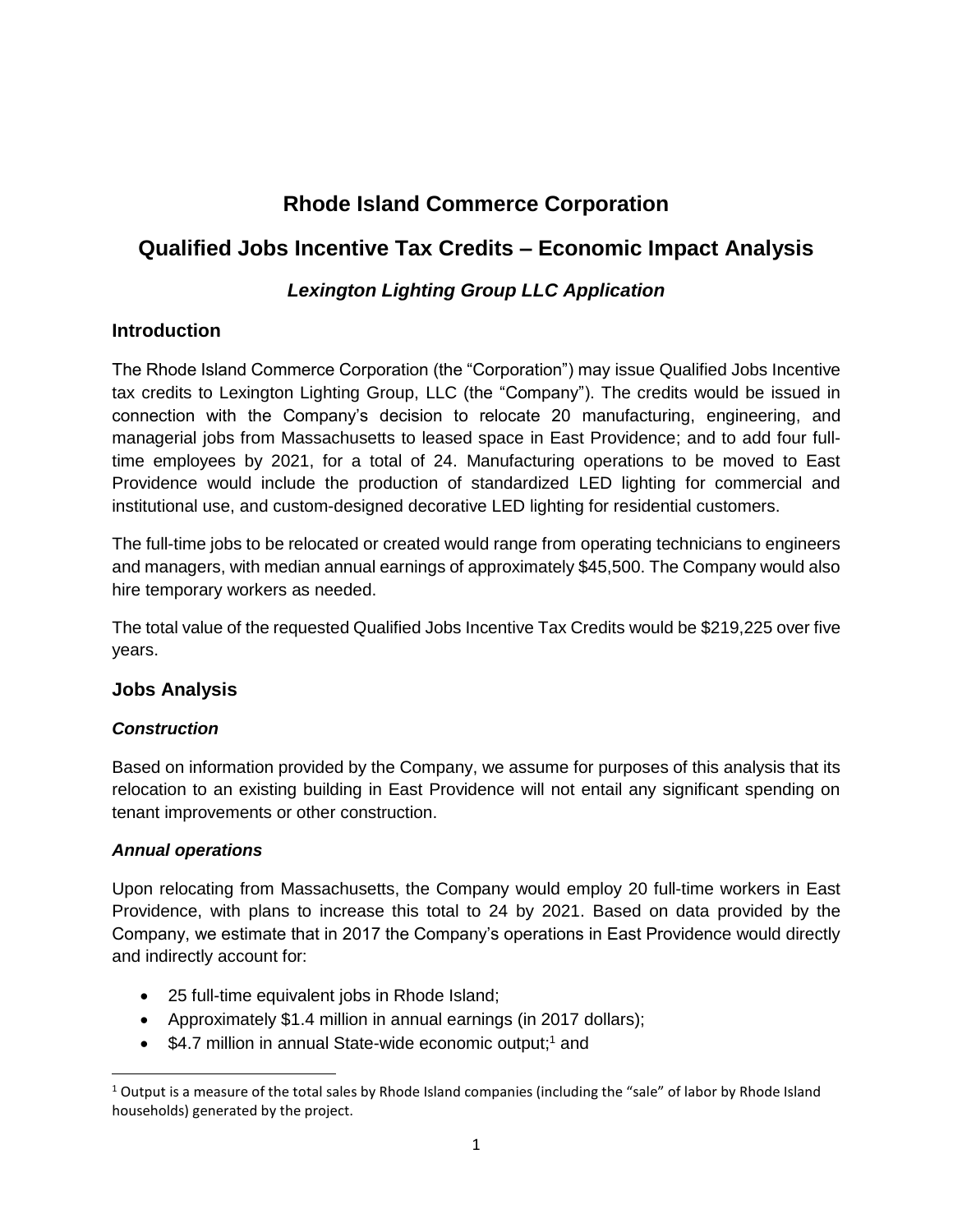An increase of \$2.2 million in Rhode Island's annual GDP.

These impacts are summarized below in Table 1. The project's *direct impact* is the impact of the Company direct operations – the number of people it employs, the wages it pays, etc. Its *indirect impact* is the effect of spending by the Company's in-state suppliers and contractors.

In addition to the impacts cited above, the Company would in 2017 generate a projected gross increase of \$85,000 in taxes paid to the State. These taxes would include approximately:

- \$54,000 in state personal income taxes paid by workers employed at the Company's new location in East Providence, or whose jobs are indirectly attributable to that facility's operations;
- \$24,000 in state sales taxes paid on those workers' taxable household spending; and
- \$7,000 in state business corporation taxes.

#### **Table 1: Direct and indirect impact of annual operations, year 1 (employment in FTE; income, value-added and output in thousands of 2017 dollars)**

|                     | <b>Employment</b> | <b>Earnings</b> | Value added | <b>Output</b> |
|---------------------|-------------------|-----------------|-------------|---------------|
| Direct Effect       | 20                | \$1.046         | \$1.596     | \$3.700       |
| Indirect Effect     | 5                 | \$399           | \$597       | \$1,020       |
| <b>Total Effect</b> | 25                | \$1.445         | \$2.193     | \$4.720       |

As of 2021 the Company's operations in East Providence would directly and indirectly account for:

- 31 full-time equivalent jobs in Rhode Island;
- Approximately \$1.8 million in annual earnings (in 2017 dollars);
- \$5.8 million in annual State-wide economic output;<sup>2</sup> and
- An increase of \$2.7 million in Rhode Island's annual GDP.

These impacts are summarized below in Table 2.

l

In addition to the impacts cited in Table 2, the Company would by 2021 generate \$104,000 in taxes paid to the State. These taxes would include approximately:

- \$66,000 in state personal income taxes paid by workers employed at the Company's new location in East Providence, or whose jobs are indirectly attributable to that facility's operations;
- \$29,000 in state sales taxes paid on those workers' taxable household spending; and

 $2$  Output is a measure of the total sales by Rhode Island companies (including the "sale" of labor by Rhode Island households) generated by the project.